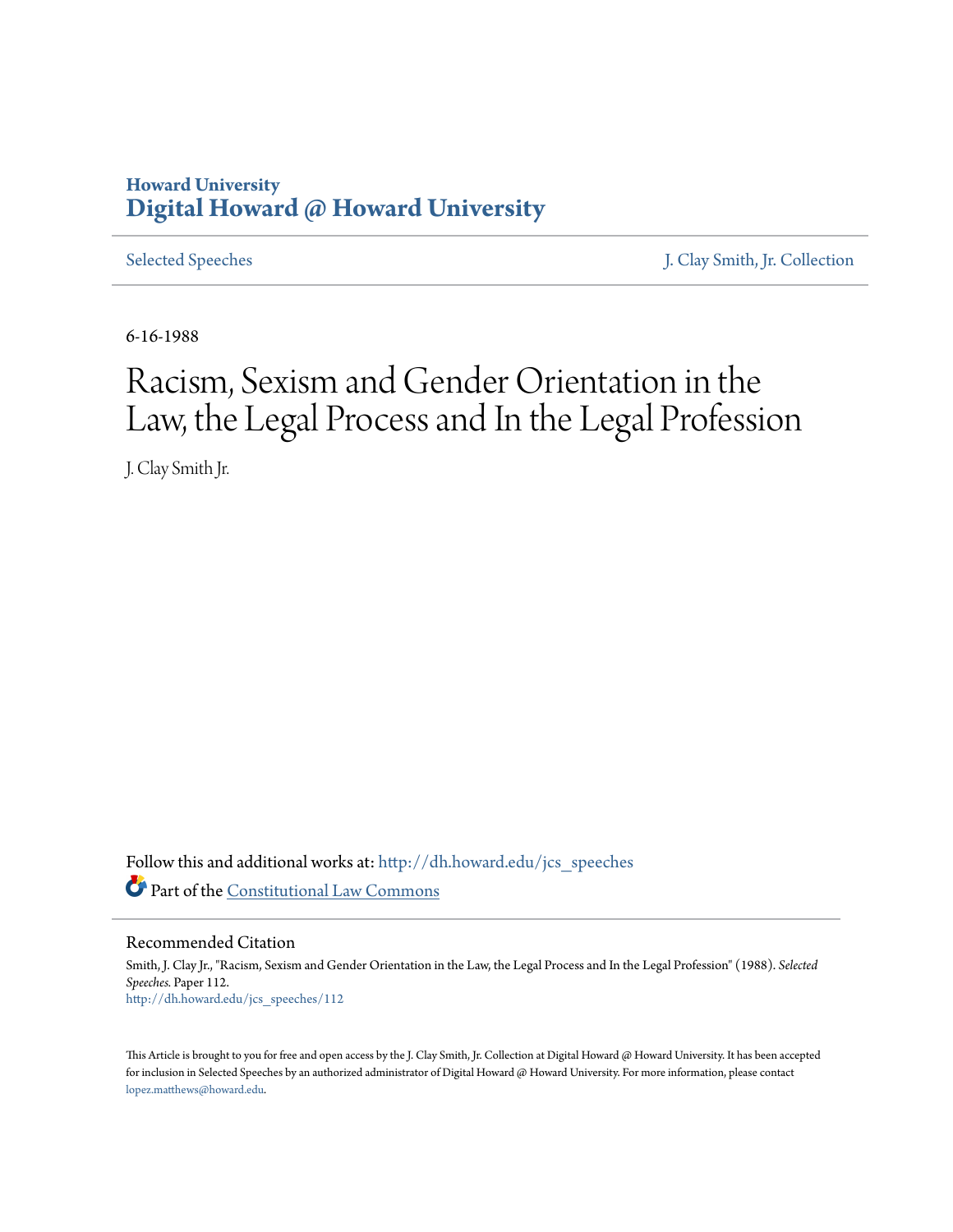# RACISM, SEXISM AND GENDER ORIENTATION IN THE LAW, THE LEGAL PROCESS AND IN THE LEGAL PROFESSION

By

J. Clay Smith, Jr. Dean\* Howard University School of Law

I wish to open my remarks with a question: Why should the Judicial Conference of the D.C. Courts be concerned about racism, sexism and gender orientation in the law, judicial process and the profession, so as to make this subject the centerpiece of its annual conference?

For a minute, let us look at and try to evaluate the words which constitute the theme of a substantial segment of this Judicial Conference:

- ° racism in the law, legal process and the profession;
- <sup>o</sup> sexual preference in the law, legal process and the profession;
- <sup>o</sup> sexism in the law, legal process and the profession.

When I began to ponder what I could say to wrap up this segment of the Judicial Conference, I wondered whether in the abstract the law itself could be classified as racist, sexually biased or other than sexually and race neutral. I reached for my books on jurisprudence and began to flip through the pages of these books seeking to discover a resolve to my inquiry. Finding no inmediate answer, I then reached for my legal process books to see if I could find a section on racism in the legal process, or sexual preference, or sexism in the legal process. The indexes to the available volumes were silent. Then I said to myself, boy, you are going

 $136$ 

I

 $\cdot$  . If .

<sup>!</sup>I These remarks were presented at the 1988 Judicial Conference of the District of Columbia on June 16, 1988, as wrap-up comments on a series of panel discussion on which the title of this paper is based.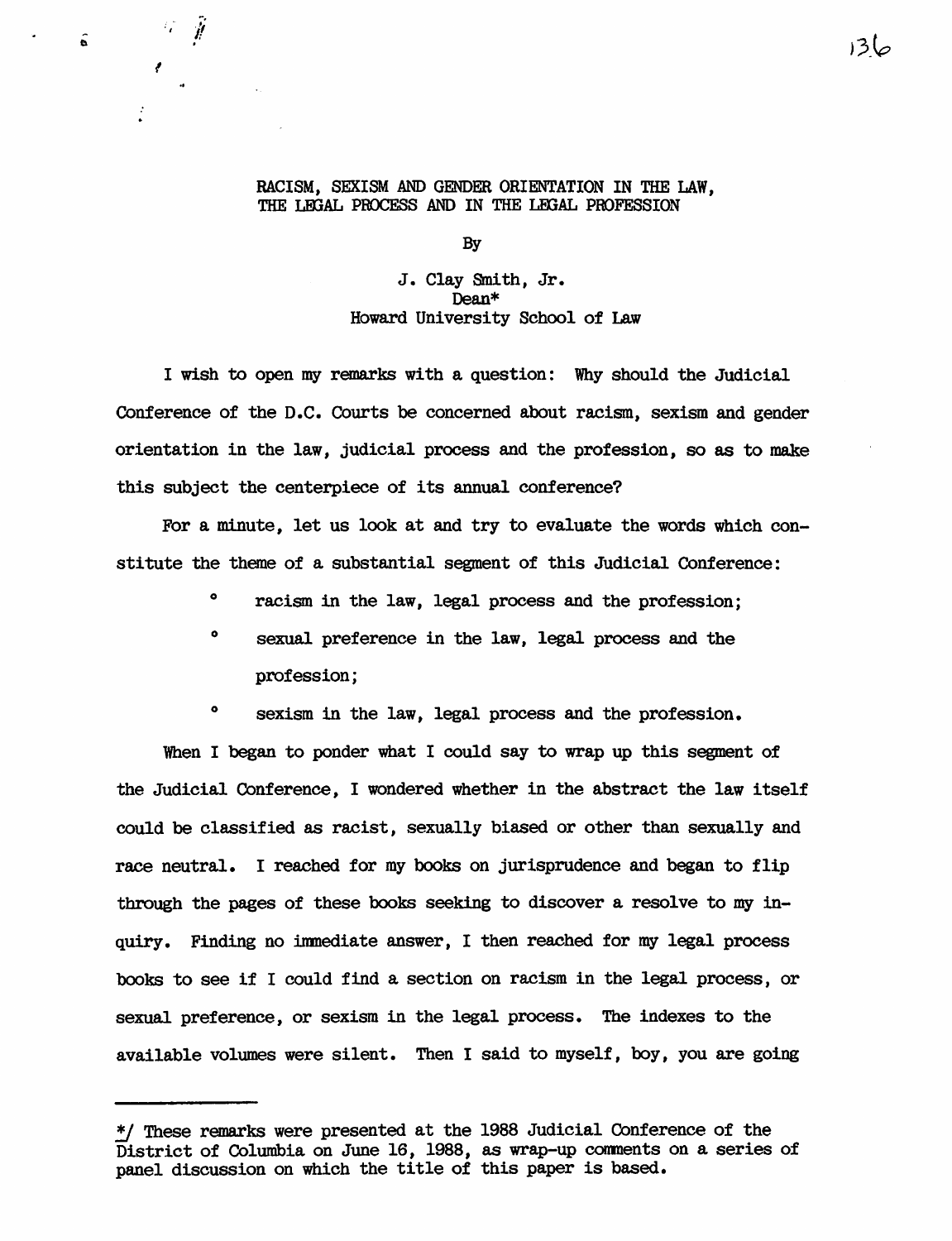to be a sorry wrap-up speaker at the Judicial Conference unless you can address some of these issues. So, I threw away the law books and began to reflect on my ongoing research on the history of black lawyers in America.

,.

What was it that Charles Hamilton Houston, Leon Ransom, Spottswood W. Robinson, III, and Constance Baker Motley were trying to do when these black lawyers invaded the Southern Courts litigating civil rights cases? What were the states of Missouri, Texas, Virginia and Louisiana trying to do in order to combat and to respond to the civil rights law suits filed by Houston, Ransom, et al? Each side was attempting to uphold what they believed to be the law. Each used the processes of the law to prosecute and to defend the law as they thought it was or as they thought it should be. These lawyers and their clients were not only governed by a body of laws; they were also govened by its application and the environment in which human conduct was regulated.

I suspect that these sessions on racism, sexism and gender orientation were held to facilitate our thinking on the application of law on discrete groups in our society and to dispel any notion that racism, sexism and sexual preference are not critical areas needing critical discussion by the judicial system. I applaud the planners of the Conference for daring to facilitate such a discussion.

The discussion of racism, sexism and gender orientation are not new issues in the law. In 1966, my second year as a student at Howard University School of Law, a Conference was held on the subject of discrimination in American Courts. I recall very vividly a panel discussion on the very small number of blacks employed in the judicial systems in the South. It is my recollection that there were no black judges in most Southern states. At the time, I was

-2-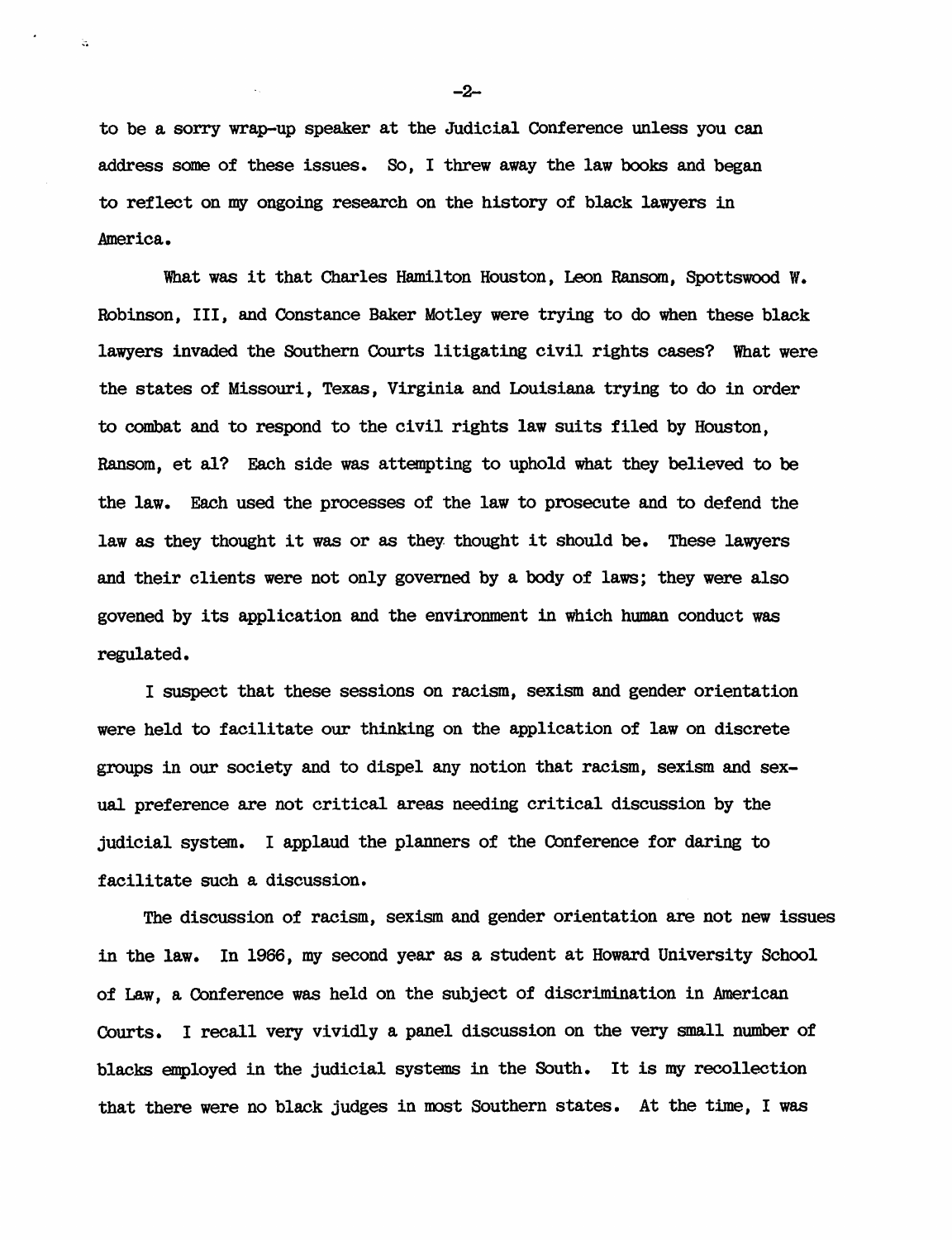not aware of the full meaning of this unfortunate employment profile. However, in later years when I reviewed one or two of the papers presented that survived the Conference, I recognized that because of the intentional exclusion of blacks from the judicial system that the notion of justice was blurred in the eyes of black Americans by customs, usages and historical biases. It is my estimate that a judicial system that is captured solely by intractable opinions about custom, usage and historical biases perpetuate and may never question custom, usage and historical biases.

## Racism and the Practice of Law

I would like to turn my attention to panels that have so eloquently addressed the issues of racism, sexist and gender orientation. The panel on racism and the practice of law brought back many memories during my years as a member of the Lawyer Study Group in the 1970's. A group of the so-called black lawyers in uptown law finns formed the Study Group so that we could find sanctuary in order to discuss and to share ideas on how: (1) we could survive in white law firms; (2) make partner; (3) be more effective in persuading our firms to recruit more blacks. Yes, racism in those firms was discussed openly. Here are a few samplings of the many discussions that were held during those meetings:

(1) case One. I am the only black associate at the firm and I am scared to tell anybody that I don't understand the problem assigned to me for fear that it will reflect on my race.

(2) case Two. A black lawyer in one firm recomnended that a particular black student be hired as an associate. One of the principal senior partners asked the black lawyer who had recruited the student: "Is he cosmetic?"

(3) Case Three. A story was told by one black lawyer about the time he

-3-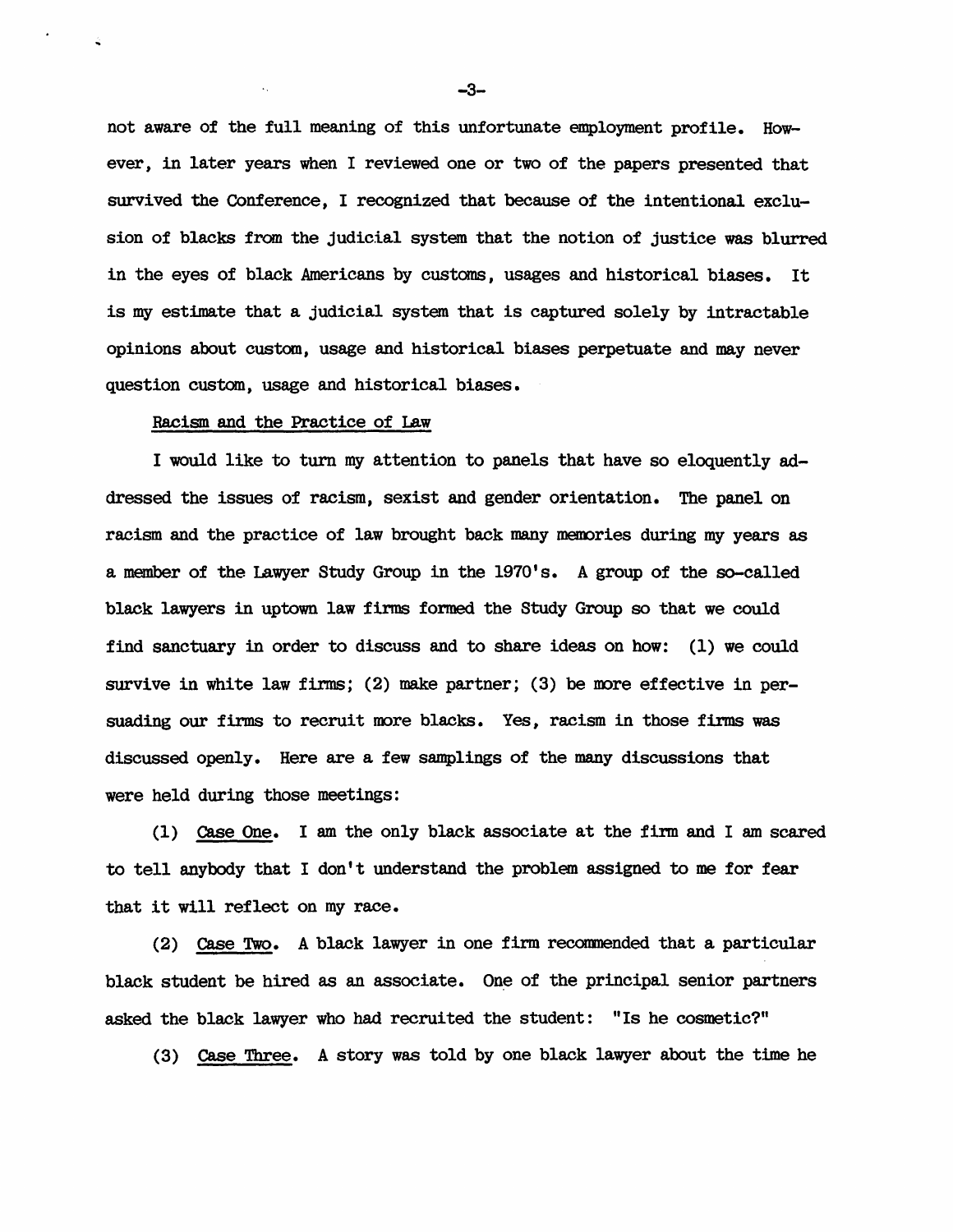went for an interview at a major white firm in the city. Nervousness had overtaken his bladder by the time he got off the elevator causing him to dash to the restroom without checking in with the receptionist. While this young black lawyer stood at the urinal, a large man employed by the firm asked him what he was doing in the building. The interview went poorly.

( 4) Case Four. There were always discussions about being left out of important meetings with clients and hard feelings as to why one's peers were invited to the country club by senior partners and black associates were not invited. There were discussions about how one who is black can or shou14 act like the majority of people in the work environment. There were discussions that bordered on personal worth, and then their discussions about the jokes.

The panel on racism and the practice of law suggests that some things simply have not changed, and they will not until there are more black. Hispanic and Native American partners in these firms. During the 1970' s, and even today, discussions ensue about strategies to diversify law firms who indirectly benefit from the consuming power of the black community. It has been suggested that blacks should boycott companies using law firms whose employment records are poor and/or who have no black lawyers at the partnership level. I hope that discussions concerning such strategies do not shock the Conference or dismay the legal profession, but you should be aware of them and the causes that generate such discussions.

The "we can't find any qualified black, Hispanic or Native American lawyers" syndrome has run its course. Today, it looks like the "we will only hire lawyers in our firm who look like us" policy bas returned to many law firms in the District of Columbia.

We will continue to hope for a better day.

-4-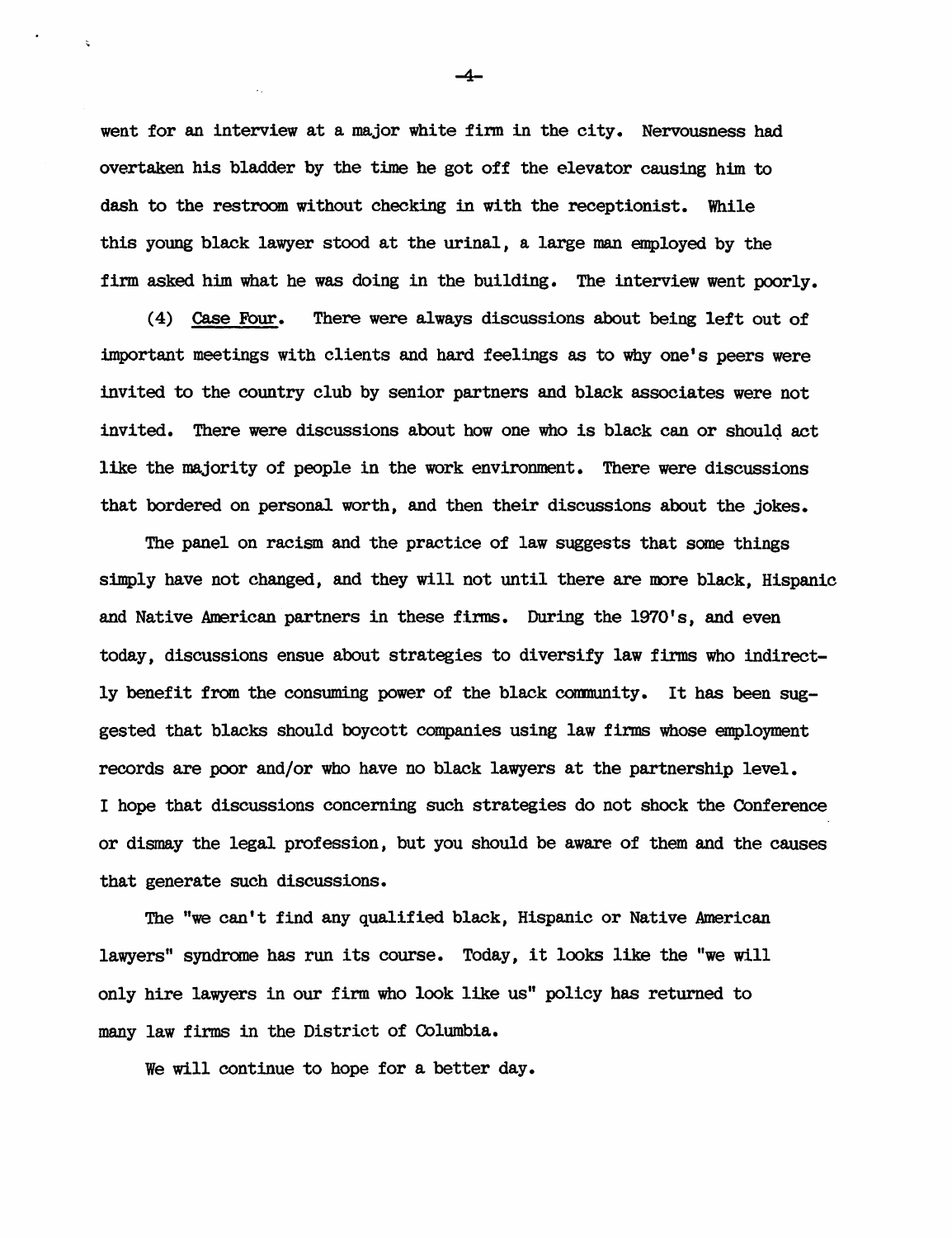#### Sexism

I think all too often commentators compare racism and sexism as if they were the same, except for metaphysical differences.

There are many similarities and many differences. $*/$  I had the honor and privilege of knowing the late Ruth Weyand, a graduate of the University of Chicago Law School in the early 1930's. If it were not for her psychological make-up and her determination to succeed as a lawyer she told me that she would never have made it. Ruth is a case study because she was one of the first women lawyers to work at the NLRB in the 1930's; one of the few women during the  $1930$ 's to argue cases before the U.S. Supreme Court as a government lawyer and one of the few active women in the Federal Bar Association.

Yet, there are other women lawyers, many just starting out in the profession who are facing isolation, rejection and downright overt and direct negative treatment by males who control access to the legal profession and the ladder by which success is determined.

There are many similarities between sexism and racism in the litigation of civil and the prosecution of criminal claims. The legal system is a hollow log without people fran the coumunity that it serves. That log is filled by people, who are privileged to serve on the juries; judges, who are privileged to referee disputes among parties; and prosecutors, who are privileged to represent the community by enforcing the laws. The City Cbuncil of the District of Columbia, indeed the people of the United States, fill the judicial log of this community by their enactment of a body of rules and regulations that often form the basis of administrative decisions, cause of actions, rules of evidence, and rules of procedure. So, when I talk about sexism and racism in the law, I think that we are referring to the content which fills the hollow log of the legal system.

-5-

<sup>\* 7</sup> Cohen and Peterson, Bias in the Courtroom: Race and Sex Effects of Attorneys on Juror Verdicts, 9 Social Behavior and Personality 81 (1981).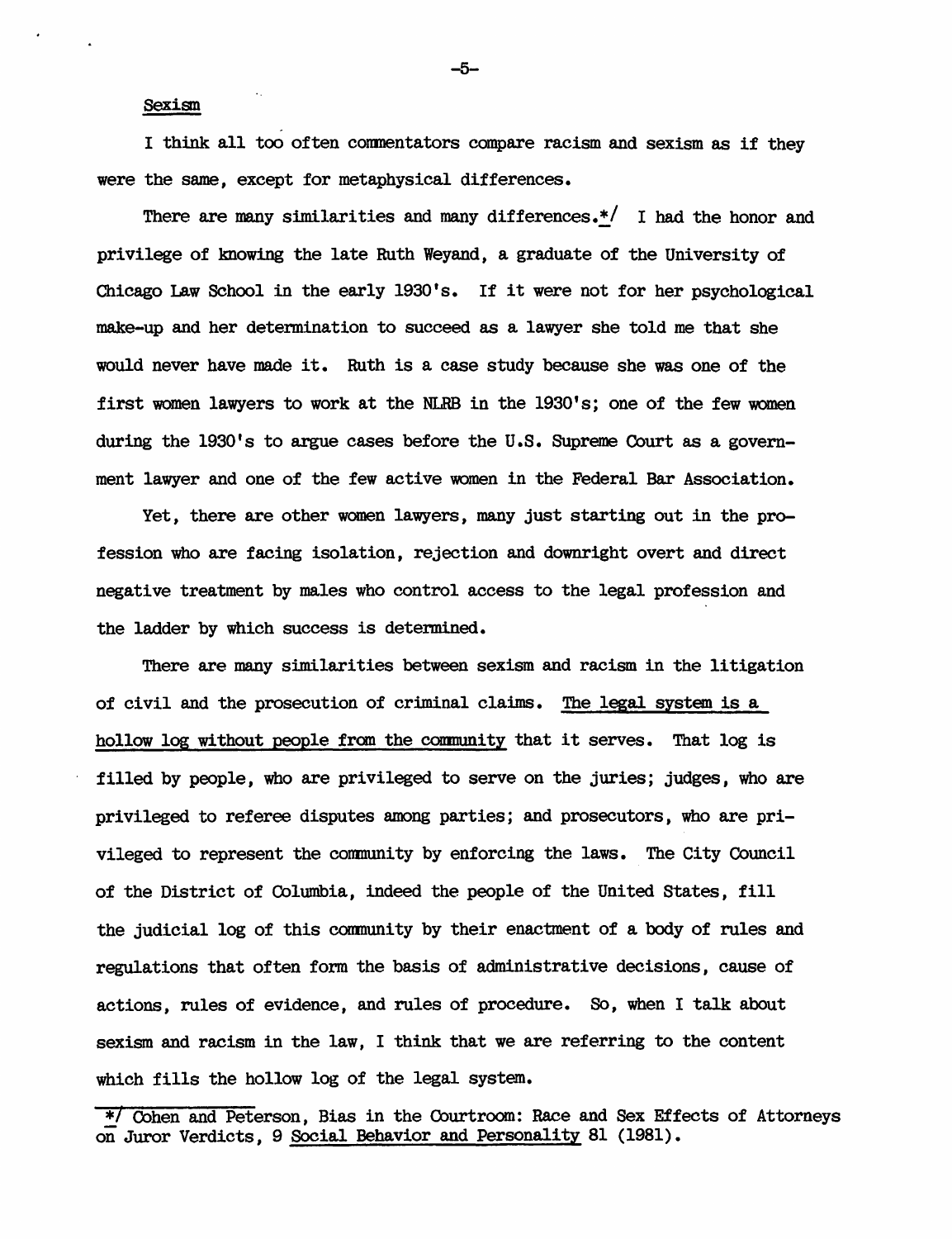Citizens and the systems in which they are active and the environments from which they come or to which they are accustomed bring concepts of sex discrimination within the fabric of the judicial system.

Life expectancy tables are not the creation of the courts. they are the creation of the insurance industry and the Department of Commerce. These tables are used by men and women to plan and to prognosticate a host of important decisions in the nation. Yet. do these tables and similar devices which are brought into the courtroom in a wrongful death claim prove detrimental to a woman in such a manner as to discriminate against them in the assessment of damages.

Can a judge of virtue and self-defined moral standards be unintentionally influenced by evidence obtained through legitimate discovery that a woman had a relationship outside of a broken marriage that impacts negatively on the property settlement in a divorce case? How does one know? Is gender preference relevant in a simple case of negligence? Can or should a lesbian person be required to respond to such an inquiry during the course of a deposition or an interrogatory in a contract dispute. Given the nature of the content of the judicial system and the rules of its process. how can the purpose and intent of such an inquiry be known before its effects have been rendered?

The Conference needs to think about these questions and others such as  $$ do we males believe that every female lawyer representing a woman in any type of litigation is a member of the National Organization of Women? Are male judges influenced by the size, shape, dress, color of hair, eyes, lipstick, of a female lawyer or her client? Do law firms assign women as ornaments to certain cases on which women judges sit to influence the outcome? If so,

-6-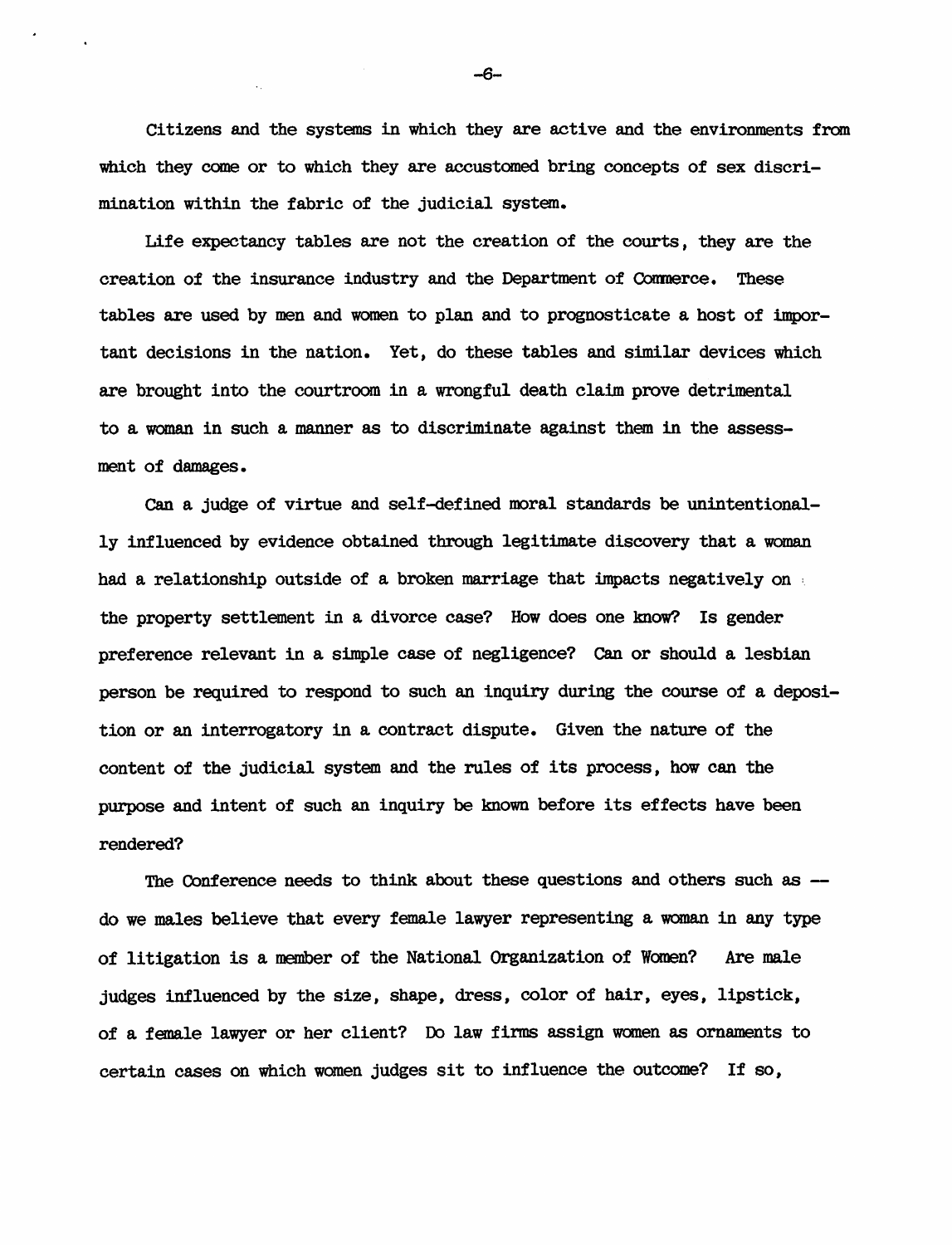isn't this unfair employment conduct toward that woman lawyer and disrespectful to the judicial process?

Women in the law have come a long way in the District of Columbia since Belva Lockwood, a white woman, an 1873 graduate of The National University School of Law (now George Washington University National Law Center) was admi tted to the bar in 1873 one year after Charlotte Ray, a black woman, was graduated from Howard University School of Law in 1872 and admitted to the District of Columbia bar in the same year. These women and their female clients really had it tough. However, they forged a path through which all of us walk today -- hopefully, with attitudes which will fill the hollow log of the judicial system with a more abundant sense of fairness.

#### Gender Orientation

How the law and its application affects the horoosexual persons is being faced on many fronts that influence the law, legal process and the legal profession. Homosexuals are the subject of religious literature and politics\*/ just as women and blacks have been, which questions their right to choose or to be what they are, or simply to be. In the past, most religious teachings have condemned homosexuality. Such condemnation may influence public attitudes toward homosexuality. $**/$  Homosexualiity has been fraught with such strong emotional aversion that it has worked its way into the criminal statutes in nearly all states. Hence, the law, legal process, and the legal profession have been inclined to reject claims of equality in some cases when gender orientation was the balancing factor.

I think that it is fair to say that homophobia in the legal profession.

-7-

<sup>\*/</sup> Hyer, Methodist Reaffirm Anti-Gay Stand, Wash. Post, May 3, 1988, at Al6, col. 1; Steinfels, Methodist Vote to Retain Policy Condemning Homosexual BehaVior, N.Y. Times, May 3, 1988, at A22, col. 1. See also, A. Karlen, Sexuality and Homosexuality, 12-43 (1971).

<sup>~</sup> Attacks on Philadelphia HOIOOsexuals Studied, N.Y. Times, June 12, 1988, at 45, col. 1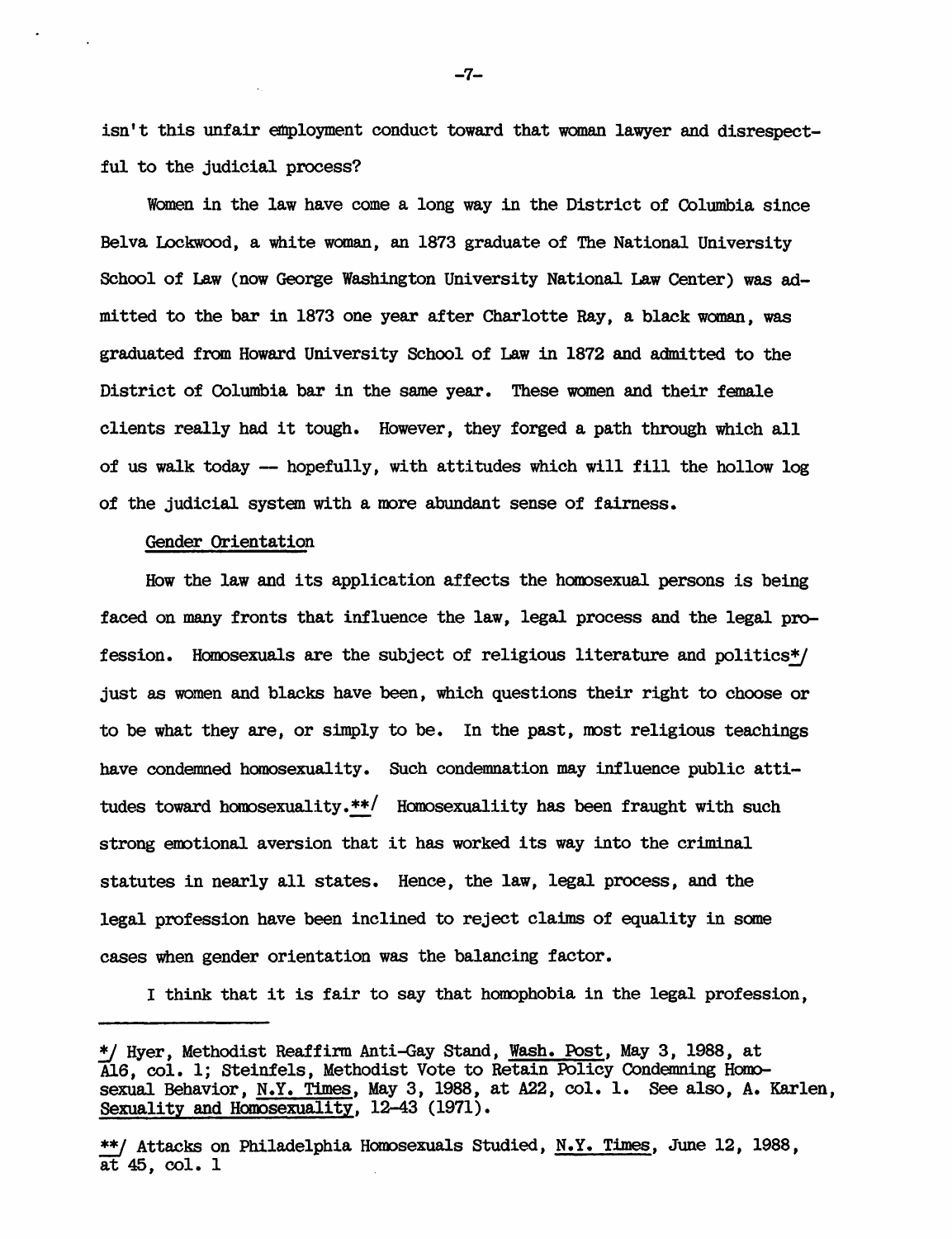the judicial system- and in the application of the judicial process is not to be underestimated. Homophobia is brought to the hollow log of the legal system as is racism and sexism. It may be a wise litigation move to negotiate the settlement of a claim in some communities where a person is black and a lesbian, too. Dual bases for discrimination in the judicial process must be set aside for another day for it requires special treatment.

This Conference has focused on the plight of a lesbian mother in a custody proceeding. What does the legal professon know about lesbians? $*/$ According to one excellent article by Professors Nan D. Hunter and Nancy D. Polikoff, quoting from P. Lyon & D. Martin, lesbian Wanan 141 (1972» they say that  $-$ 

> "Two well-known lesbian writers have suggested that '[m)ostly these are women who were unaware of their lesbian tendencies until after they married and had children. Or they are women who suppressed their lesbian feelings, convinced, as most heterosexuals are, that these feelings merely represented a natural phase in their lives and would disappear after they experienced marriage and motherhood. There are some women, too, who consciously rejected the gay life in favor of the more societally accepted and respected heterosexual relationship.'" (25 Buffalo L. Rev. 691,  $(1976)$ .

Several human concerns may enter the legal process in a custody case when one of the parties is lesbian or gay; namely, the concern that a child raised by a homosexual parent will choose homosexuality as a way of life, or became psychologically affected because of observations of homosexual conduct in the home environment, or suffer psychologically because of possible rejection by their peers, or isolation from nonapproving relatives.

The question presented at this Conference is -- can a homosexual parent receive a fair trial in a custody case? Do the rules of evidence and procedure

<sup>\*/</sup> There is confusion in the workplace about lesbians also. See, e.g., Zaslow, lesbian is Confused by Co-worker, The Washington Times, June 7, 1988, at E9, col. 5.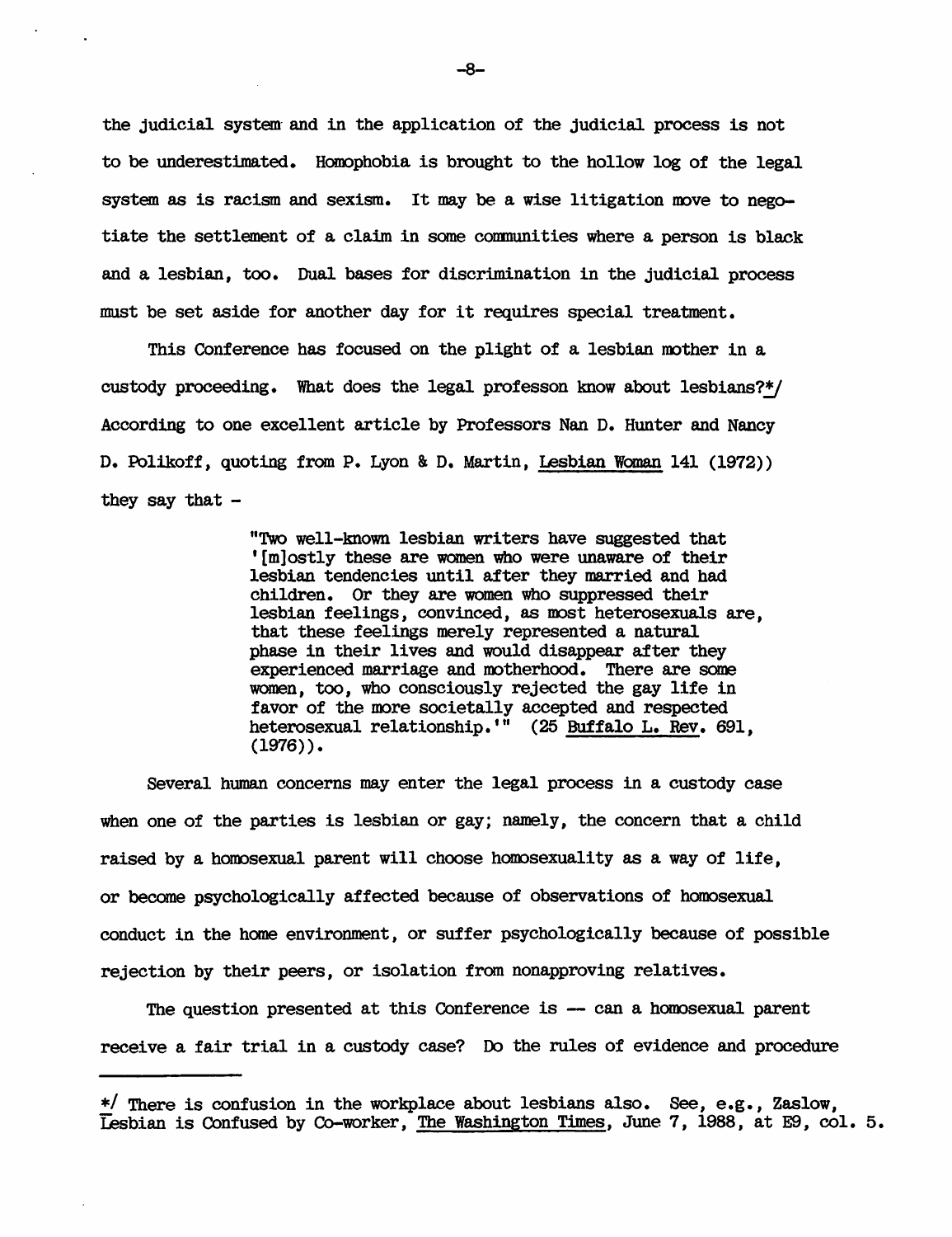disfavor them in the judicial process? Does entry into the legal process by a homosexual make what one is the issue in a custody case? Should it? These are very sensitive questions, but answers are required unless we are inclined to risk the application of the law solely on the basis of homophobia.

In custody cases involving gender orientation, mothers, fathers, lawyers face important ethical concerns -- they must advise their clients of the risk, not only of losing a case on the public record, but, in those instances where the choice of being gay or lesbian has not been declared before, the lawyer may be required to advise the client on the effect that disclosure may have on other aspects of their lives. Such advice and the client's interests may result in dropping the custody fight.

However, when a custody fight ensues, the lawyer representing the lesbian mother or gay father must be prepared to argue and establish that the being of these parents, per se, does not betray the best interests of the child. In other words, gay or lesbian parents should have as equal a right in a custody proceeding as any other citizen.

For two years (1986-1988) I served as a public member on the Board of Social and Ethical Responsibilities of the American Psychological Association. During those meetings, I learned a great deal more about the personal struggles of lesbian mothers. It is true that law and psychology may explain a great deal on the subject of custody of gays and lesbians. However, neither the judicial nor psychological societies should conclude that gender orientation alone makes such a parent unfit.

### Conclusion

In conclusion, I again applaud the program planners of this 13th Judicial Conference for daring to speak openly on the subject of racism, sexism and gender orientation in the law, the legal process and in the legal profession.

-9-